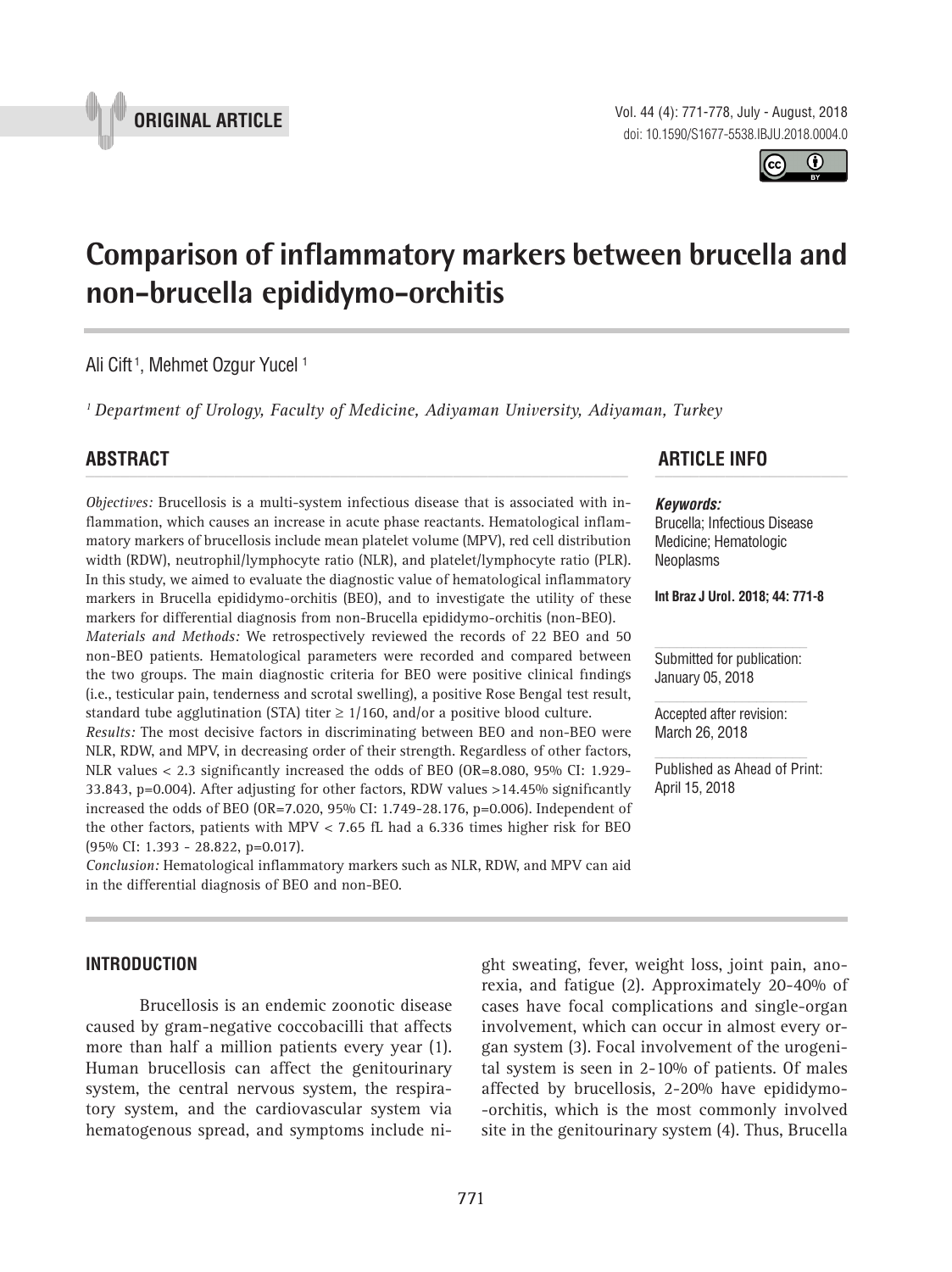epididymo-orchitis (BEO) must be considered in the differential diagnosis of epididymo-orchitis (5). When treated in a timely manner, BEO has a good prognosis, but any delay in its diagnosis and treatment can lead to serious complications that may require orchiectomy, such as testicular abscess (6).

Brucellosis is characterized by an inflammatory state that results in increased acute phase reactants. Hematological inflammatory markers include white blood cell (WBC) count, platelet (PLT) count, mean platelet volume (MPV), platelet distribution width (PDW), red cell distribution width (RDW), neutrophil/lymphocyte ratio (NLR), platelet/lymphocyte ratio (PLR), and monocyte/ lymphocyte ratio (MLR) (7).

MPV represents the mean platelet size in the blood. It can be altered in various diseases such as cancer, thrombosis, sepsis, respiratory distress syndrome, and acute appendicitis (8, 9). PDW represents the variation in platelet diameter, while RDW is a measure of the differences in the sizes or the volumes of red cells. WBC count, eosinophil count, and leukocyte ratios (e.g., NLR) can be altered in carcinomas and inflammatory processes, and can be used to monitor inflammatory processes (10, 11).

Globally, there has been an increasing number of studies demonstrating that several hematological inflammatory markers, including MPV, RDW, PDW, and NLR, can reflect the degree of inflammation in some acute and chronic diseases (8, 11, 12). To our knowledge, only one study used these parameters for the differential diagnosis of BEO and non-BEO (13). In the present study, we aimed to compare the levels of hematological inflammatory markers, including WBC, PLT, RDW, MPV, NLR, and PLR, between BEO and non-BEO. Additionally, we aimed to evaluate the utility of these parameters in the differential diagnosis of these two conditions.

## **MATERIALS AND METHODS**

We retrospectively reviewed 110 cases diagnosed with epididymo-orchitis who were followed up in our clinic between January 2012 and January 2017. Of these 110 patients, 38 were

excluded due to malignancy, hematological problems, immunosuppressed state, cerebrovascular or coronary artery disease, or history of blood transfusion within the last month. Of the remaining 72 patients, 22 had BEO and 50 had non-  $-BE<sub>0</sub>$ .

The diagnosis of epididymo-orchitis was based on a combination of symptoms (i.e., testicular pain, swelling, tenderness, and scrotal redness with no other identified cause) and laboratory results (i.e., complete blood count, C-reactive protein (CRP), and erythrocyte sedimentation rate (ESR)).

Diagnoses of BEO were made using positive clinical findings such as testicular pain, tenderness, and scrotal swelling, positive Rose Bengal test results,  $\geq 1/160$  standard tube agglutination (STA) titer values, and/or positive blood culture.

Blood samples were drawn via vacuum collection into tubes containing standard EDTA. All blood samples were analyzed within one hour after collection using a regularly calibrated analyzer (Abbott CELL-DYN Ruby Hematology System). Complete blood count parameters were recorded (i.e., WBC, neutrophil, monocyte, and PLT counts as well as RDW, PDW, PCT and MPV). NLR, PLR, and MLR were calculated as the ratio of neutrophils to lymphocytes, platelets to lymphocytes, and monocytes to lymphocytes, respectively. These parameters were compared between the BEO and non-BEO groups.

# **Statistical analysis**

The Kolmogorov Smirnov test was used to determine whether the distributions of continuous variables were normal. As applicable, descriptive statistics for continuous variables were expressed as mean $\pm$ SD or median (25<sup>th</sup>-75<sup>th</sup>) percentiles. Mean differences between groups of normally distributed data were compared with Student's t test, while the Mann Whitney U test was used to compare non-normally distributed data.

Receiver operating characteristic (ROC) curves were constructed by calculating the sensitivities (true positive rate) and specificities (false positive rate) of each laboratory measurement. The diagnostic sensitivity, specificity, positive predictive value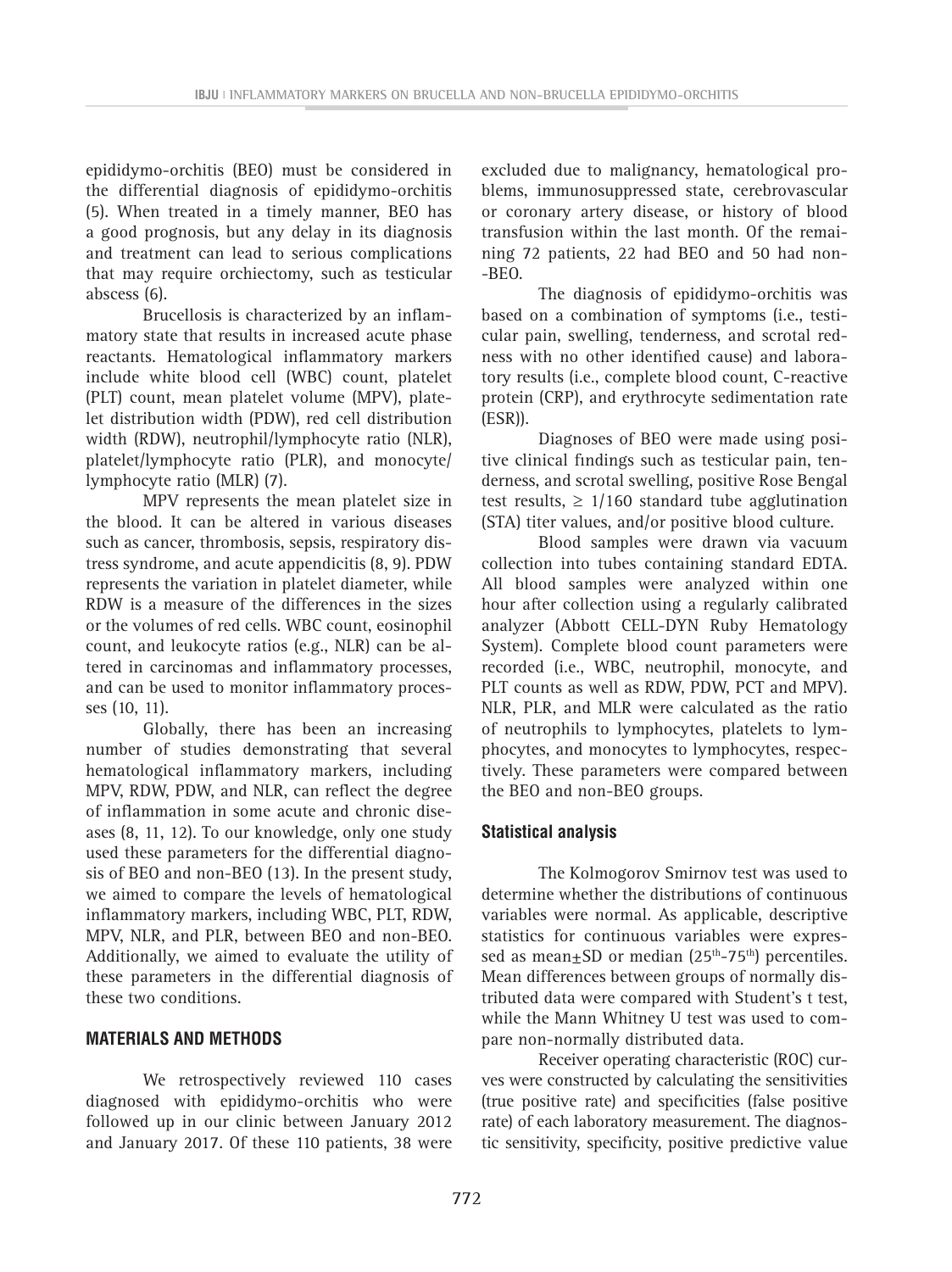(PPV), and negative predictive value (NPV) were calculated according to the following formulas, where  $TP = true$  positive,  $TN = true$  negative,  $FP =$ false positive, and  $FN = false$  negative: Sensitivity  $= TP/(TP+FN)$ , Specificity  $= TN/(TN+FP)$ , Positive predictive value= TP/(TP+FP), and Negative predictive value= TN/(TN+FN).

A Multiple Logistic Regression Analysis with a Forward LR procedure was used to determine the best predictor(s) for discriminating between non-Brucella epididymo-orchitis and Brucella epididymo-orchitis. Any variable with p < 0.25 via univariate test was accepted as a candidate for the multivariate model, which also included all variables of known clinical importance. Odds ratios, 95% confidence intervals, and Wald statistics for each independent variable were also calculated. Data analysis was performed using IBM SPSS Statistics version 17.0 software (IBM Corporation, Armonk, NY, USA). Values of p less than 0.05 were considered significant.

#### **RESULTS**

All BEO positive cases had positive Rose Bengal test results and  $\geq$  1/160 standard tube agglutination (STA) titer values. One of five patients (20%) with high fever and blood culture had positive blood culture for brucella species.

Table-1 compares the demographic properties and laboratory results of the BEO and non- -BEO groups. The median MLR (p=0.002) and the median MPV, median WBC count, median neutrophil count, and median NLR were significantly lower in the BEO group  $(p < 0.001)$ , while the median RDW and lymphocyte count were significantly higher ( $p < 0.001$  and  $p=0.030$ , respectively). There were no significant differences between the groups regarding PLR or monocyte count  $(p >$ 0.05) (Table-1). In addition, NLR had a significant discriminative power in distinguishing between BEO and non-BEO (AUC=0.784, 95% CI: 0.670- 0.897, p <0.001 (Table-2).

|                | <b>Brucella</b>                | Non-brucella                   |                    |  |
|----------------|--------------------------------|--------------------------------|--------------------|--|
|                | Epididymo-orchitis<br>$(n=22)$ | Epididymo-orchitis<br>$(n=50)$ | p-value            |  |
| Age            | $34.6 \pm 17.8$                | $43.1 \pm 15.3$                | $0.043\dagger$     |  |
| <b>WBC</b>     | $8.5(7.5-10.5)$                | $12.6(8.5-17.0)$               | $< 0.001$ ‡        |  |
| RDW            | 15.4 (13.0-17.2)               | 12.8 (11.6-14.1)               | $< 0.001$ ‡        |  |
| Platelet count | 266.3±56.3                     | $264.3 \pm 92.1$               | $0.923 +$          |  |
| PDW            | 18.2 (17.6-19.8)               | 19.2 (18.1-20.4)               | 0.079 <sup>‡</sup> |  |
| PCT            | $0.19(0.14 - 0.23)$            | $0.21(0.16-0.24)$              | $0.134 \ddagger$   |  |
| <b>MPV</b>     | $6.9(6.5-7.5)$                 | $7.8(7.1-9.7)$                 | $< 0.001$ ‡        |  |
| PLR            | 108.2 (76.9-132.1)             | 113.1 (91.5-170.8)             | $0.136 \ddagger$   |  |
| Neutrophil     | $5.3(3.5-7.3)$                 | $8.9(5.9-12.8)$                | $< 0.001$ ‡        |  |
| Lymphocyte     | $2.59 \pm 0.87$                | $2.12 \pm 0.82$                | 0.030 <sub>†</sub> |  |
| NLR            | $1.8(1.2-4.0)$                 | $4.6(3.0-7.7)$                 | $< 0.001$ ‡        |  |
| Monocyte       | $0.78(0.45-0.91)$              | $0.81(0.70-1.16)$              | $0.052 \ddagger$   |  |
| <b>MLR</b>     | $0.28(0.19-0.42)$              | $0.48(0.29-0.65)$              | $0.002+$           |  |

**Table 1 - Demographic and laboratory measurements of the two groups.**

**†** = Student's t test, data shown as mean ± SD, **‡** = Mann Whitney U test, data expressed as median (25th-75th) percentiles.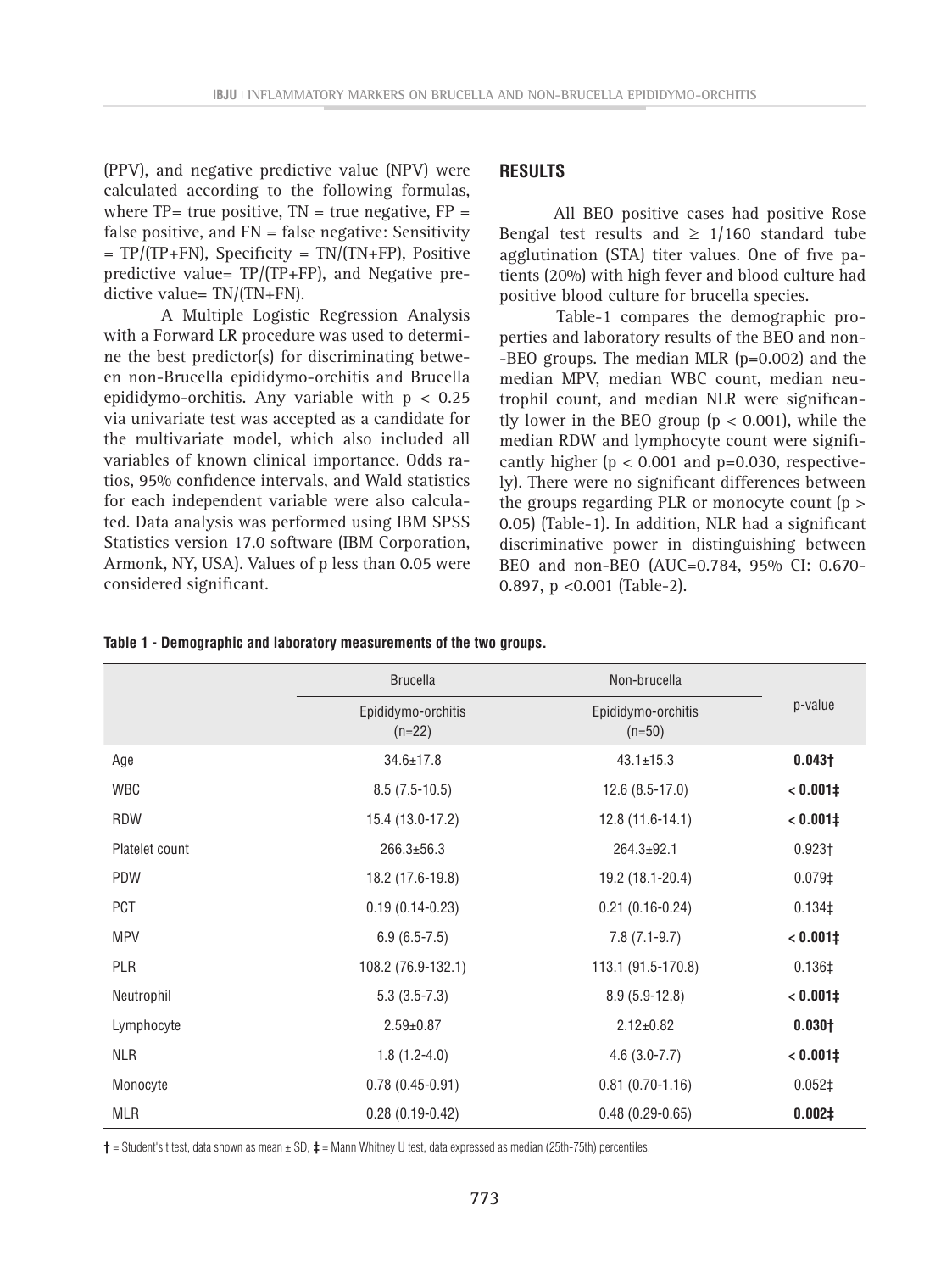|                | AUC   | 95% CI          | p-value |
|----------------|-------|-----------------|---------|
| <b>WBC</b>     | 0.744 | $0.632 - 0.856$ | < 0.001 |
| <b>RDW</b>     | 0.737 | $0.602 - 0.873$ | < 0.001 |
| Platelet count | 0.540 | $0.405 - 0.675$ | 0.591   |
| PDW            | 0.630 | $0.496 - 0.765$ | 0.079   |
| PCT            | 0.611 | $0.472 - 0.751$ | 0.134   |
| <b>MPV</b>     | 0.738 | $0.623 - 0.853$ | < 0.001 |
| PLR            | 0.611 | $0.472 - 0.750$ | 0.136   |
| Neutrophil     | 0.781 | $0.673 - 0.890$ | < 0.001 |
| Lymphocyte     | 0.658 | $0.523 - 0.792$ | 0.034   |
| <b>NLR</b>     | 0.784 | $0.670 - 0.897$ | < 0.001 |
| Monocyte       | 0.645 | $0.510 - 0.779$ | 0.052   |
| <b>MLR</b>     | 0.726 | $0.605 - 0.847$ | 0.002   |

#### **Table 2 - Results of ROC curve analyses.**

**AUC** = Area under the curve; **CI** = Confidence interval

The best cut-off value for discriminating between the BEO and non-BEO groups using MPV was 7.65 fL. According to ROC analysis, an MPV < 7.65 fL reduced the likelihood of BEO, while an MPV > 7.65 fL increased the likelihood of BEO. At this cut-off level, MPV had a sensitivity of 86.4%, a specificity of 62.0%, a positive predictive value of 50.0%, a negative predictive value of 91.2%, and a likelihood ratio of 69.5% (Table-3).

The most decisive factors for discriminating between BEO and non-BEO were NLR, RDW, and MPV, in decreasing order of strength. Regardless of other factors, an NLR value < 2.3 significantly increased the odds of BEO (OR=8.080, 95% CI: 1.929-33.843, p=0.004). After adjusting for other factors, an RDW value >14.45% significantly increased the odds of BEO (OR=7.020, 95% CI: 1.749-28.176, p=0.006). Independent of the

|            | Cut-off point | Sensitivity | Specificity | <b>PPV</b> | <b>NPV</b> | Accuracy |
|------------|---------------|-------------|-------------|------------|------------|----------|
| <b>WBC</b> | < 12.95       | 95.5%       | 50.0%       | 45.7%      | 96.2%      | 63.9%    |
| <b>RDW</b> | >14.45        | 63.6%       | 82.0%       | 60.9%      | 83.7%      | 76.3%    |
| <b>MPV</b> | < 7.65        | 86.4%       | 62.0%       | $50.0\%$   | 91.2%      | 69.5%    |
| Neutrophil | < 7.895       | 90.9%       | 60.0%       | $50.0\%$   | 93.8%      | 69.5%    |
| Lymphocyte | >1.96         | 77.3%       | 54.0%       | 42.5%      | 84.4%      | 61.1%    |
| <b>NLR</b> | < 2.3         | 59.1%       | 86.0%       | 65.0%      | 82.7%      | 77.8%    |
| Monocyte   | < 1.01        | 90.9%       | 38.0%       | 39.2%      | 90.5%      | 54.2%    |
| <b>MLR</b> | < 0.45        | 81.8%       | 56.0%       | 45.0%      | 87.5%      | 63.9%    |

**PPV** = Positive predictive value; **NPV** = Negative predictive value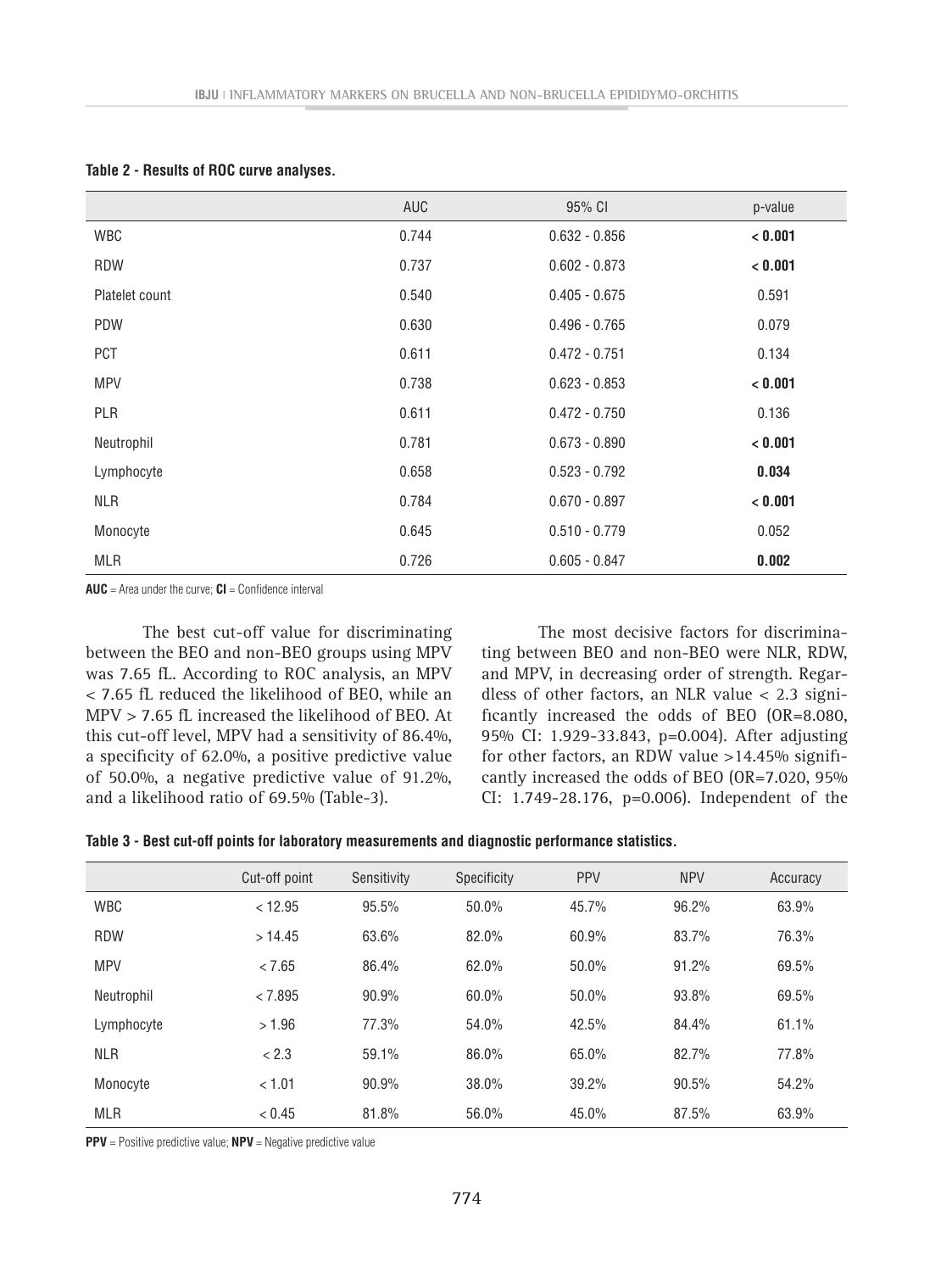other factors, patients with an MPV < 7.65 fL had a 6.336 times higher risk for BEO (95% CI: 1.393 - 28.822, p=0.017) (Table-4) (Figures 1-4).

## **DISCUSSION**

Brucellosis is one of the greatest imitators in the realm of infectious diseases, as it can mimic other multi-system diseases. It has wide cli-

**Table 4 - Results of multiple logistic regression analyses.**

may also be infected via close contact with the secretions and carcasses of these animals. Clinically, the disease may have a subclinical, acute, subacute, or chronic course (4).

BEO is a common clinical complication of brucellosis. Its diagnosis is made upon the results of clinical, serological, and microbiological tests. In areas where the disease is endemic, laboratory facilities may not always be appropriate or ade-

|             |            | 95% Confidence interval |             |       |         |
|-------------|------------|-------------------------|-------------|-------|---------|
|             | Odds ratio | Lower limit             | Upper limit | Wald  | p-value |
| RDW > 14.45 | 7.020      | 1.749                   | 28.176      | 7.554 | 0.006   |
| MPV < 7.65  | 6.336      | 1.393                   | 28.822      | 5.706 | 0.017   |
| NLR < 2.3   | 8.080      | 1.929                   | 33.843      | 8.175 | 0.004   |

nical polymorphism, which can frequently lead to misdiagnosis and treatment delays. Humans can be infected with brucellosis by consumption of uncooked dairy products (as are consumed in southeastern parts of Turkey) and infected meat (goat, cattle, sheep, cow, camel and pork). Humans

quate for diagnosing the disease. Since secondary antibody titers may remain high after treatment, it is difficult to determine whether treatment needs to be continued (14). For this reason, it is believed that supplementary diagnostic methods are beneficial throughout the diagnosis and follow-up period.



**1.0**

**1.0**





775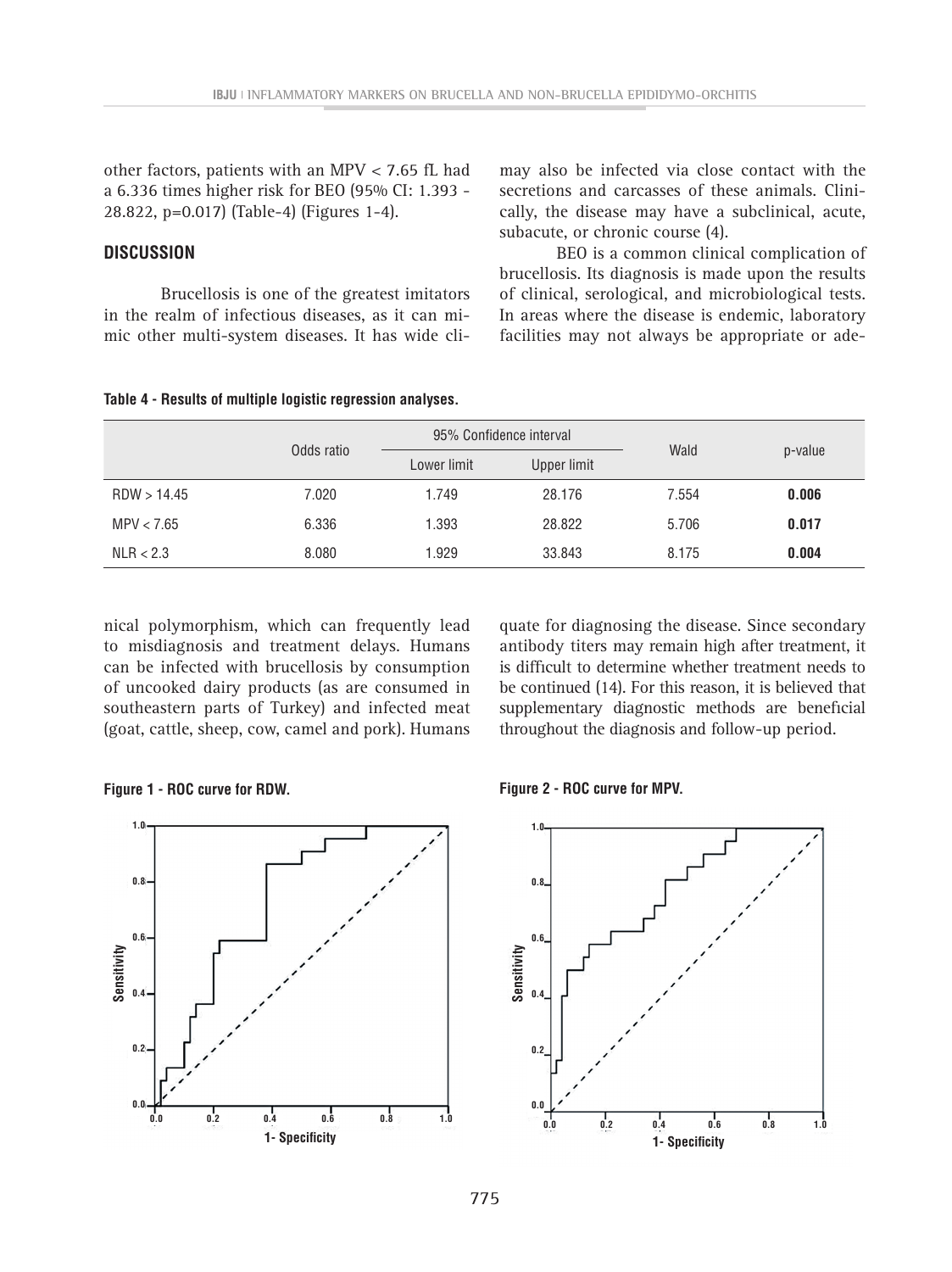

Non-specific laboratory findings have been reported for the diagnosis and differential diagnosis of BEO; these include leukocytosis, anemia, thrombocytopenia, elevated AST and ALT levels, and increased CRP and ESR (15-18,). Although some studies report a high incidence of leukocytosis (19, 20), this is not a typical feature of brucellosis (20, 21). Mild pancytopenia has also been reported in cases with BEO (21, 22). In our current study, we found that the BEO group had a significantly lower median WBC count than the non-BEO group. We did not detect pancytopenia in either of the groups. In addition, Aydın et al. reported that there was no significant difference between the mean WBC levels of BEO and non- -BEO patients (13).

In brucellosis, acute phase reactants are elevated as a result of the inflammatory process (23). Indirect inflammatory markers have been defined, including MPV, PDW, RDW, NLR, and PLR.

MPV is a measure of platelet size, and is the most commonly used marker of platelet function. Modern blood counters calculate MPV during the routine complete blood count analysis, but this parameter is often overlooked by clinicians (24). MPV levels usually increase with mild and acute inflammation, and decrease in severe and chronic inflammation. MPV levels can reveal inflammatory burden and the presence of disease

**Figure 3 - ROC curve for NLR. Figure 4 - ROC curve for RDW, MPV, and NLR.**



activity in many diseases (e.g., preeclampsia, acute pancreatitis, unstable angina, and myocardial infarction) and in cases of systemic inflammation (e.g., ulcerative colitis and Crohn's disease) (25).

Brucellosis is a systemic chronic inflammatory disease. Okan et al. found that cases with brucellosis had lower MPV levels than healthy controls (26), while Küçükbayrak et al. and Bozkurt et al. showed that these levels increased following treatment (27, 28). Aydın et al. compared the complete blood count parameters (WBC, PLT, RDW, MPV, NLR, PLR, and MLR) of BEO and non-BEO patients, and found significantly lower mean MPV in patients with BEO. To our knowledge, that study was the first of its kind published in English (13). In our current study, we found significantly lower median MPV in the BEO group. The best cut-off value for discriminating between BEO and non-BEO was 7.65 fL. Using this cut- -off point, MPV showed a sensitivity of 86.4%, a specificity of 62.0%, a positive predictive value of 50.0%, a negative predictive value of 91.2%, and a likelihood ratio of 69.5%.

RDW is a measure of heterogeneity in the size of circulating red blood cells, and is commonly measured during standard complete blood count analyses. Several studies have reported altered RDW in various pathologies, including inflammatory bowel disease, celiac disease, pulmonary em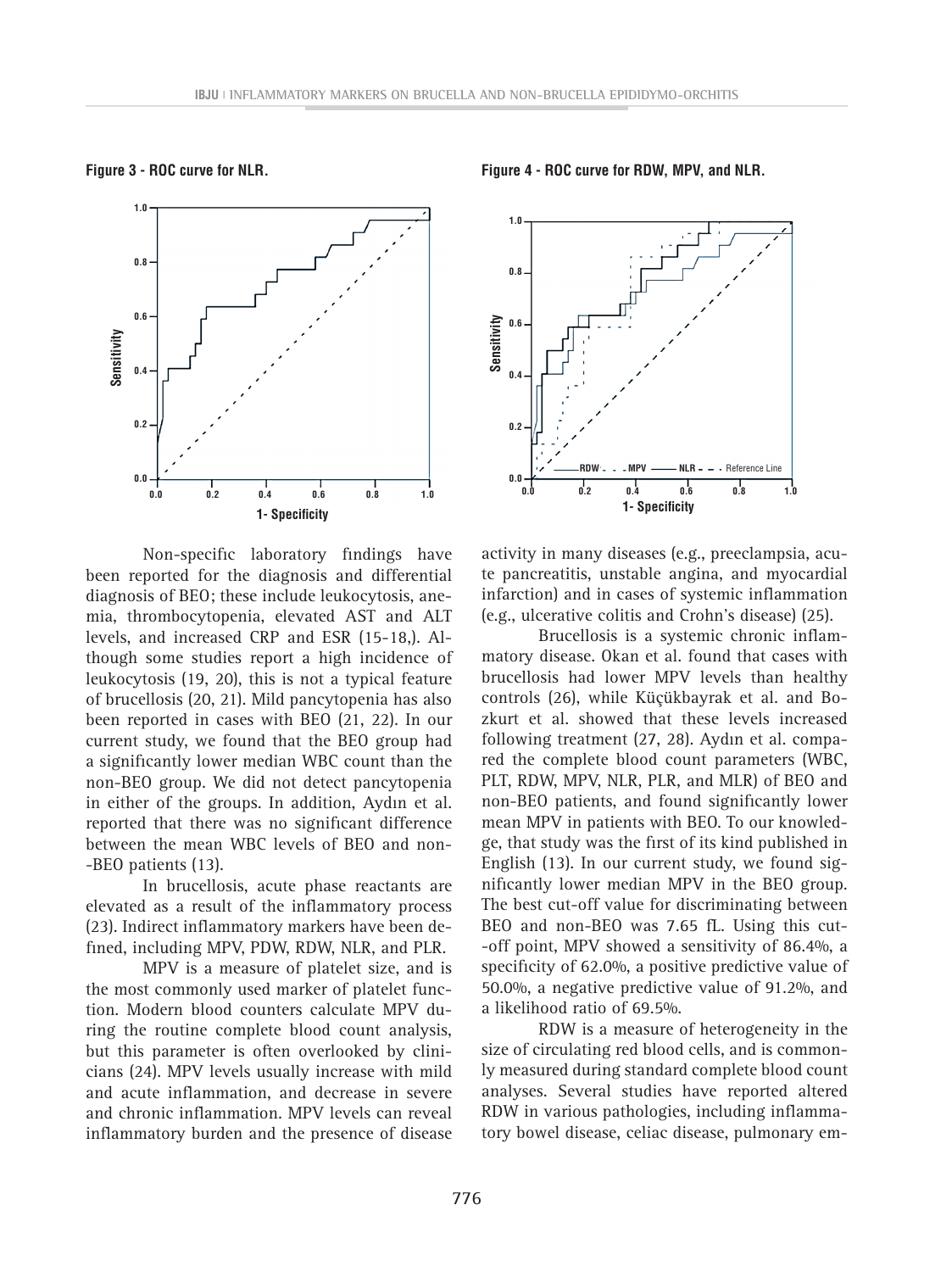bolism, and coronary artery disease. Furthermore, its predictive value has been shown in various inflammatory and infectious pathologies, such as acute pancreatitis, bacteremia, sepsis, and septic shock (29). Elevated RDW is an expected finding in inflammatory and infectious pathologies, as reticulocytes are often released into the circulation during the early stages. In our current study, the median RDW level was significantly higher in the BEO group. After adjusting for other factors, an RDW level above 14.45% was associated with a significantly increased risk for BEO.

Neutrophils and lymphocytes play important roles in inflammatory processes. Neutrophil and lymphocyte counts show transient changes under inflammatory conditions (i.e., as neutrophil count increases, lymphocyte count decreases). NLR has been defined as a systemic inflammation index that is useful in the differential diagnosis or prognostic prediction of various diseases (30). However, changes in platelet/lymphocyte ratio (PLR) may be related to inflammation and cytokines. Similar to NLR, PLR is also used for the differential diagnosis and prognostic prediction of various diseases, including cancer and inflammatory conditions (31). Among studies investigating NLR and PLR in brucellosis, Olt et al. (32) reported that adult patients with brucellosis had significantly increased Hb and NLR, while Aktar et al. (31) reported that NLR and PLR were direct indicators of inflammation in children with Brucella-arthritis and Bozdemir et al. (34) found significantly altered Hb and NLR in children with brucellosis. Aydın et al. compared parameters including NLR, PLR, and MLR between patients with BEO and non-BEO, and found significantly higher MLR among patients with BEO; however, they found no differences between the two groups regarding NLR or PLR (13).

In our current study, patients with BEO had significantly lower median neutrophil count, median NLR, and median MLR, but higher lymphocyte count compared to the non-BEO group. However, there were no significant differences between the groups regarding PLR or monocyte count. Regardless of other factors, an NLR value lower than 2.3 was associated with a significantly increased risk for Brucella epididymo-orchitis.

There are some limitations to our study, including that it had a retrospective design and a relatively small sample size. There is a need for larger prospective studies to investigate the alterations in differential leukocyte count and platelet parameters with long-term follow-up in patients with BEO.

In conclusion, based on our current findings, we believe complementary hematological inflammatory markers (such as MPV, NLR, PLR, and RDW), which can be measured rapidly, easily, and with no additional cost, can be used in addition to the diagnostic serological tests to aid in the diagnosis, follow-up, and differential diagnosis of BEO. Further studies are needed to confirm these findings in a clinical setting, and to understand the underlying mechanisms for these findings.

## **CONFLICT OF INTEREST**

None declared.

## **REFERENCES**

- 1. Pappas G, Papadimitriou P, Akritidis N, Christou L, Tsianos EV. The new global map of human brucellosis. Lancet Infect Dis. 2006;6:91-9.
- 2. Kanık-Yüksek S, Gülhan B, Ozkaya-Parlakay A, Tezer H. A case of childhood Brucellosis with neurological involvement and epididymo-orchitis. J Infect Dev Ctries. 2014;8:1636-8.
- 3. Colmenero JD, Reguera JM, Martos F, Sánchez-De-Mora D, Delgado M, Causse M, et al. Complications associated with Brucella melitensis infection: a study of 530 cases. Medicine (Baltimore). 1996;75:195-211. Erratum in: Medicine (Baltimore) 1997;76:139.
- 4. Colmenero JD, Muñoz-Roca NL, Bermudez P, Plata A, Villalobos A, Reguera JM. Clinical findings, diagnostic approach, and outcome of Brucella melitensis epididymoorchitis. Diagn Microbiol Infect Dis. 2007;57:367-72.
- 5. Gul HC, Akyol I, Sen B, Adayener C, Haholu A. Epididymoorchitis due to Brucella melitensis: review of 19 patients. Urol Int. 2009;82:158-61.
- 6. Erdem H, Elaldi N, Ak O, Gulsun S, Tekin R, Ulug M, et al. Genitourinary brucellosis: results of a multicentric study. Clin Microbiol Infect. 2014;20:O847-53.
- 7. Aktar F, Tekin R, Bektaş MS, Güneş A, Köşker M, Ertuğrul S, et al. Diagnostic role of inflammatory markers in pediatric Brucella arthritis. Ital J Pediatr. 2016;42:3.